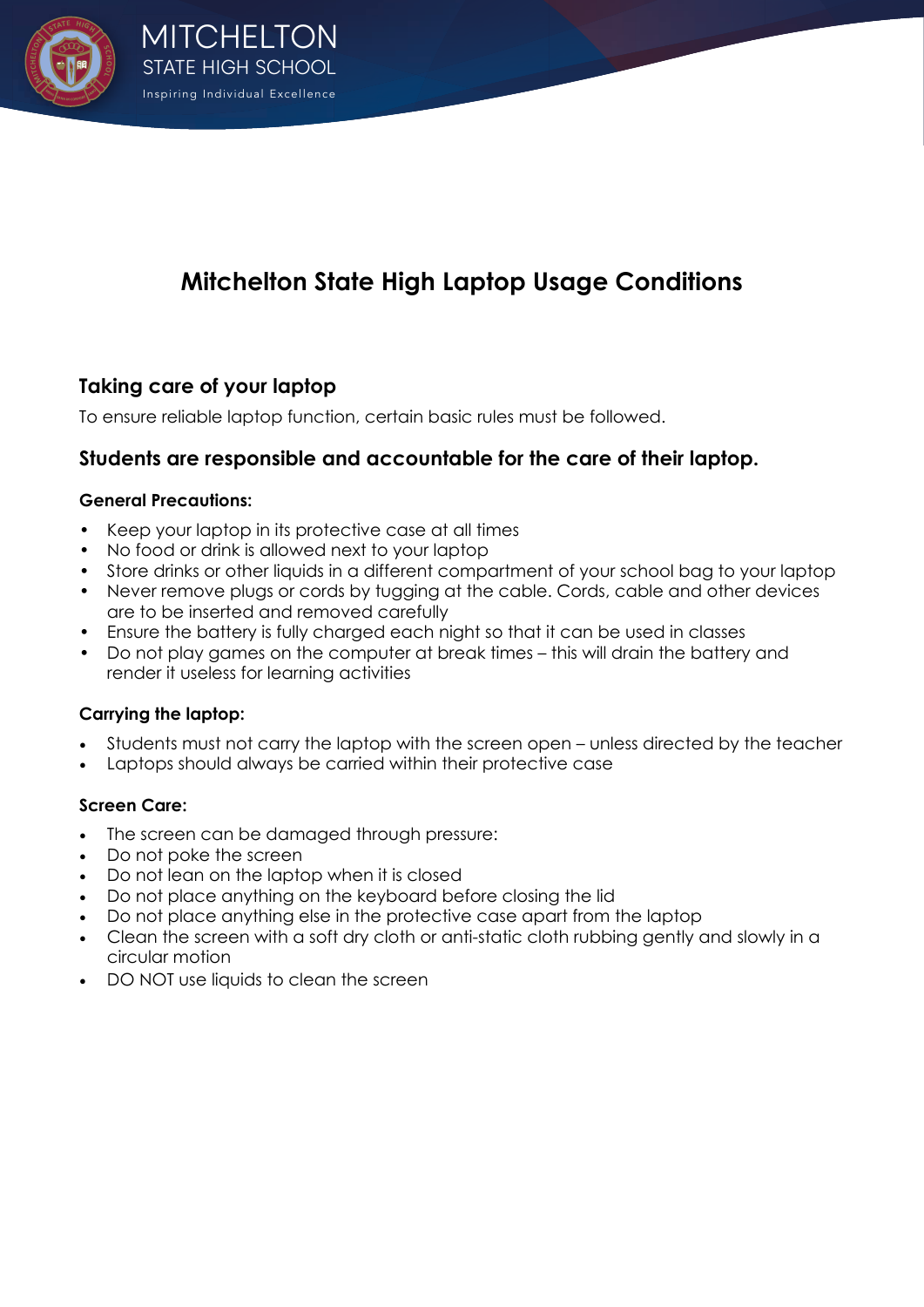# **Taking care of yourself**

To ensure a safe and comfortable working environment, students should consider the following points whilst at school and at home.

#### **Students are advised to:**

- Take regular rest breaks
- Not use their laptop for more than 2 hours in one session
- Angle the screen to ensure an ideal viewing angle

#### **Ergonomic Posture:**

- Use the laptop on a desk
- Use chairs that promote good posture
- Try to maintain a neutral seating position where there is an angle of  $90^\circ$  for ankles, knees, hips and elbows and hands in alignment with wrists
- Take breaks to stretch and relax tensed muscles

# **Prevent eye strain:**

- Ensure there is no glare or reflection on the screen
- Ensure there is adequate lighting
- Position the screen for comfortable viewing
- Adjust the screen colours and brightness to prevent eye strain
- Increase font size if having difficulty reading
- Relax your eyes by focusing on a distant object for a few seconds
- Further information on correct posture and laptop use can be found at: *http://education.qld.gov.au/health/pdfs/healthsafety/laptopuse.pdf*

# **Using your laptop**

To help create a safe and comfortable working environment students should consider the following points when at school and at home.

#### **Laptop security**

When students are taking their laptops home, they must turn it off and pack it in its protective case before travelling.

It is important to note, that while a laptop is in a student's care, its security is the student's responsibility. If a student is concerned about the safety of their laptop, they should speak to their teachers.

#### **Laptop battery charging:**

It is the student's responsibility to make sure their laptop has adequate charge before taking it to school. A laptop fully charged prior to school will last all day. Battery life can be enhanced by use/recharging patterns that allow the battery to fully discharge before charging, rather than sitting on constant charge.

Playing of games and engaging in other internet browsing activities during break times will drain the battery and render it useless for learning activities. Students are to avoid using their laptops for such activities during the school day so that they can make the best of their learning opportunities.

# **Data Security:**

It is the responsibility of the student to backup all personal data. Ideally, all personal data and files should be stored on the student's home drive (H:) at school and on OneDrive and a personal USB drive.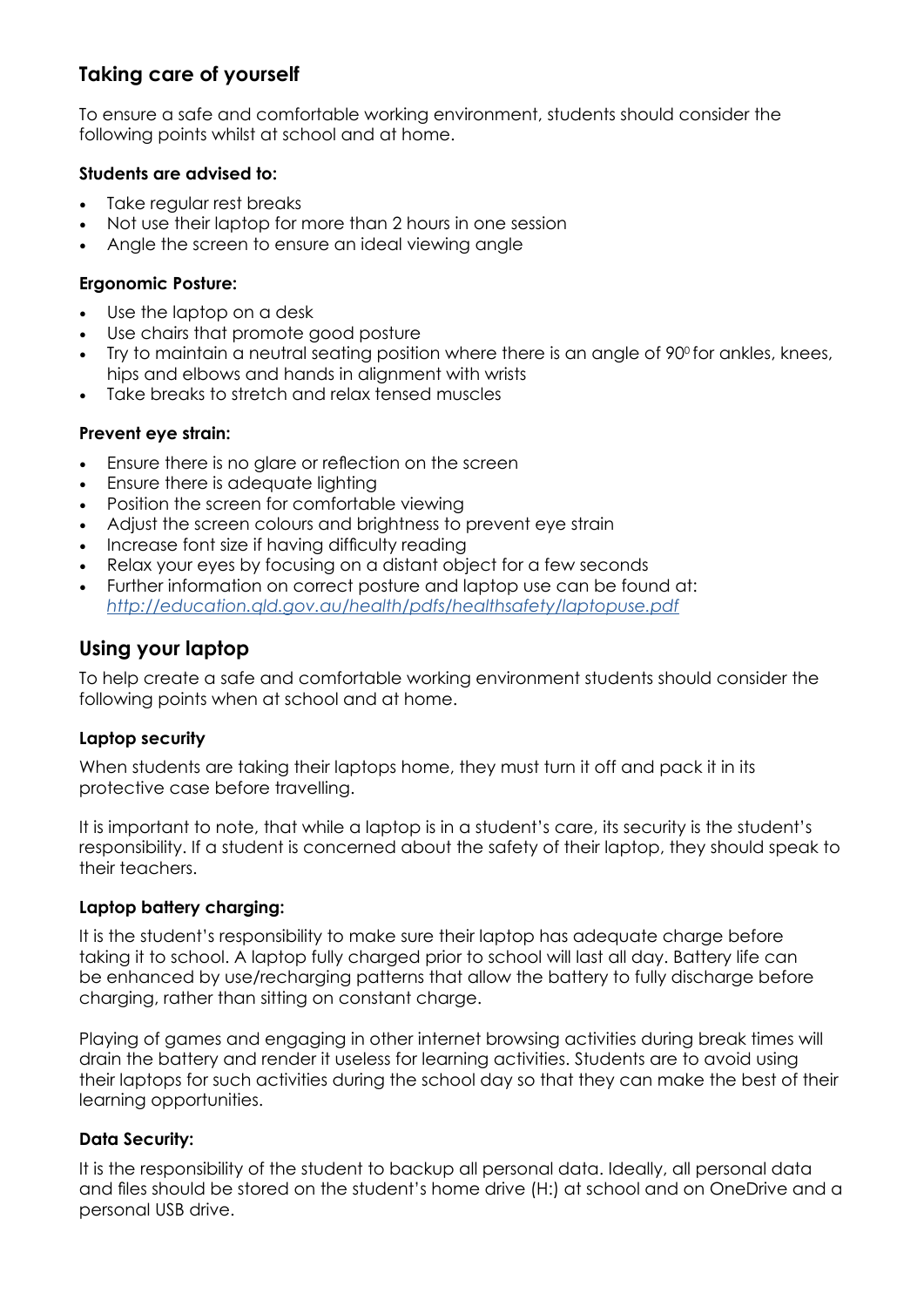#### **Loading additional software:**

The software loaded on the laptop is licensed to DETE or the school. The parent or caregiver must ensure that the software is not copied, deleted or transferred, without prior written consent from the school. Unauthorised use may breach copyright laws and the parent or caregiver may be held liable for any damages incurred.

Students may have the ability to install additional software onto the laptop. However, only licensed software can be installed and the licence must be appropriate for installation on the laptop.

It should be noted that no file sharing (bit-torrent, newsgroups, magnet, etc.) software is installed in any way, and the use or distribution of warez (games, software and other media including music and videos) is strictly forbidden under school and departmental policy and are in violation of Australian copyright law. **Students found with any of the above material will have their devices rebuilt and all student data will be lost.**

Laptops may be audited by a school requiring students to present a valid software licence for any personal software installed. Laptops may be rebuilt at any time for numerous reasons without consultation with students or parents and all local data may be lost in this process. **Please ensure that you keep regular backups of your current work in both your school H drive and other personal storage locations including OneDrive, USB media drive or email.**

#### **Laptop Repairs:**

Laptops requiring repair are to be delivered to the IT Technician in Q Block – during lunch breaks only.

In the case of your laptop requiring repair a daily loan laptop may be borrowed from the library. If you require a daily loan you are required to collect this at the beginning of the school day (prior to 9:00am) and return this at the end of the school day (after 2:50pm)

# **Damage and loss of equipment**

All devices and batteries are covered by a manufacturer's warranty which covers manufacturing defects through normal usage.

#### **There is no cover for negligence, abuse or malicious damage. Students will be required to replace lost or damaged equipment.**

Costs incurred by the school for the repair or replacement of devices will be charged by the school as an excess to parents. In the event of non-compliance of agreed responsibilities, schools may review the student's continued participation in the take-home program.

Any software or hardware issues, vandalism, damage, loss or theft of the device must be reported immediately to the school. Please ensure that you do not write on or scratch anything into your device or protective case, it may be necessary to replace components of laptops at your cost if this form on vandalism is detected. Please note – NO WRITING or markings are to be made to personalise the device- this includes stickers as the residue from the adhesive can damage the surface.